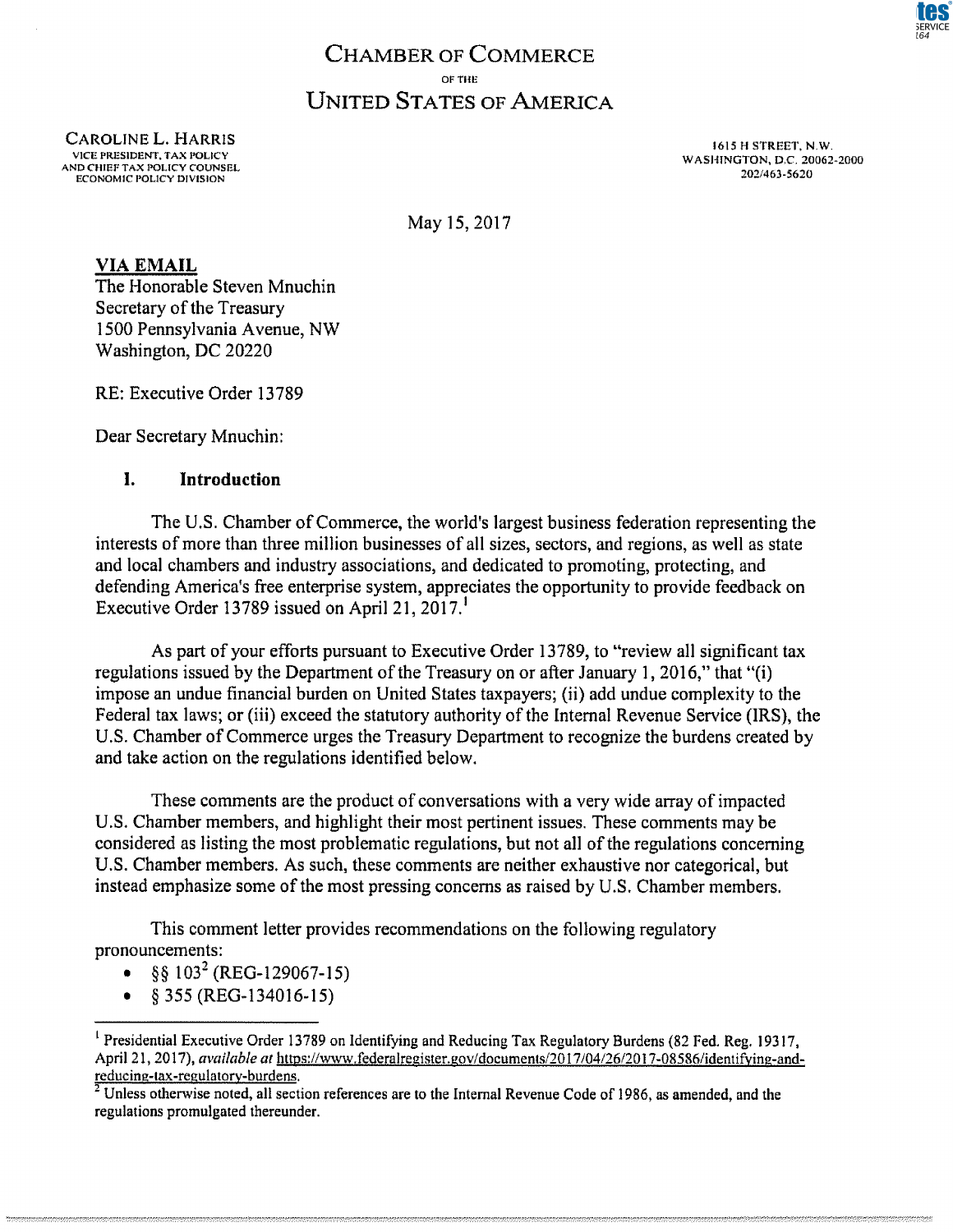- $\bullet$  § 367(d) (T.D. 9803)
- § 385 (T.D. 9790)
- §§ 707 and 752 (T.D.s 9787 and 9788)
- $§ 871(m)$  (T.D. 9815)
- $$901(m)$  (T.D. 9800)
- § 956 (T.D. 9792)
- § 987 (T.D. 9795)
- § 2704(b) (REG-163113-02)
- §6035 (REG-127923-15)
- § 7602 (T.D. 9778)

# **II. § 103 (REG-129067-15)**

## **A. Description**

In early 2016, Treasury and the IRS issued promulgated rules proposing a three-part test for determining whether an issuer is a political subdivision that may issue tax-exempt bonds. Taxpayers have expressed concerns that the proposed rules impose overly broad restrictions that will cause severe and unintended barriers to governmental efforts to finance infrastructure and other improvements for the public benefit.

## **B. Recommendation**

The Chamber recommends withdrawal of these rules.

## **III. § 355 (REG-134016-15)**

## **A. Description**

Issued in July 2016 in response to certain highly-structured transactions, these proposed rules introduce several new tests to measure whether a transaction qualifies as a tax-free spin-off under § 355. These rules broadly apply to spin-offs and rigidly rely on bright-line tests and difficult asset valuation calculations without allowing for other relevant considerations that justify qualification of a spin-off under § 355.

## **B. Recommendation**

The Chamber recommends withdrawal of these rules.

## **IV. §§ 367(d), 482 (T.D. 9803, T.D. 9738)**

**A. Description**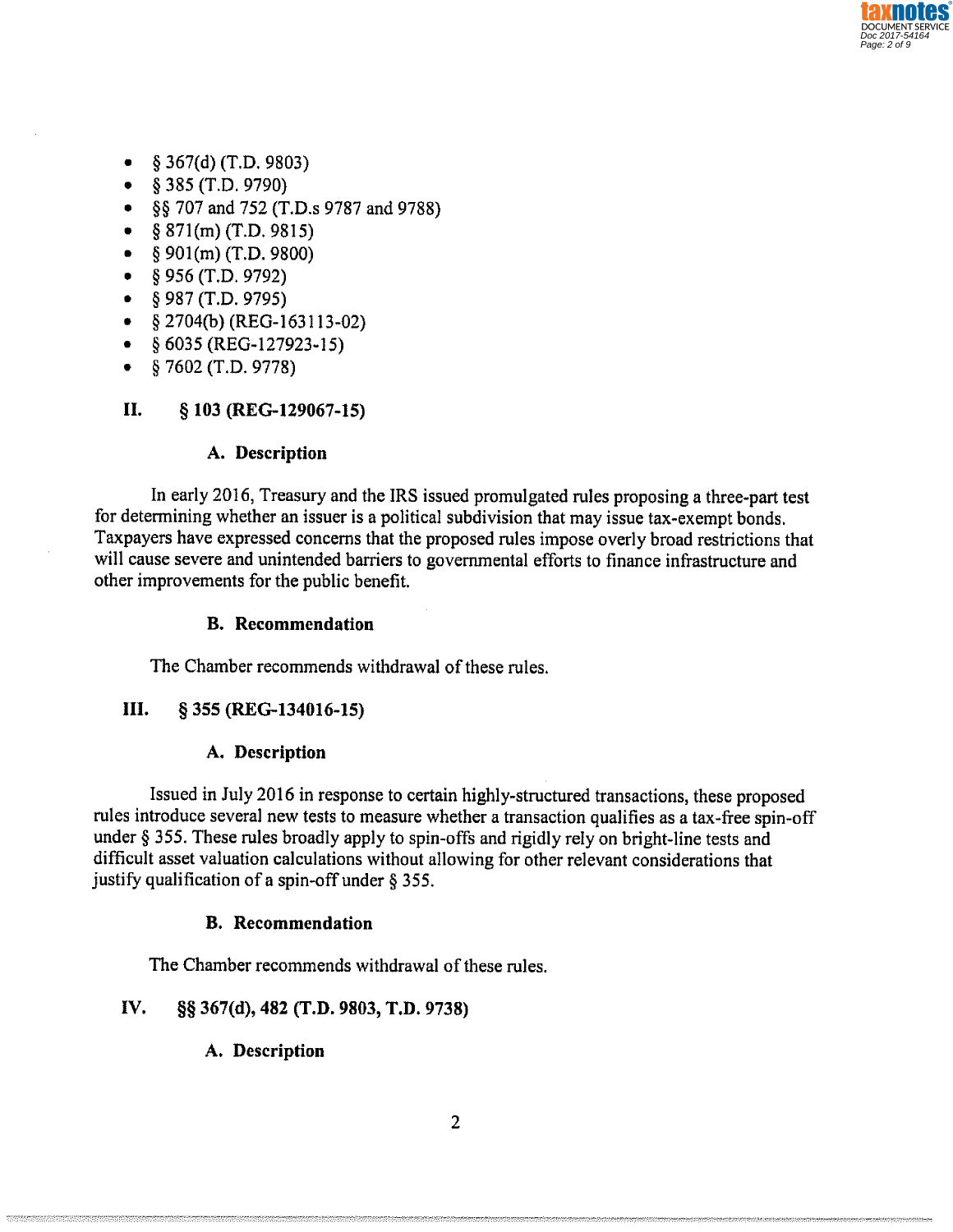Issued in December 2016, these final rules retroactively eliminate the longstanding foreign goodwill exception under § 367. Consequently, recognition of gain may be required on the transfer of foreign goodwill and going concern value by a U.S, person to a foreign corporation in certain outbound transactions under §§ 351 and 361. These rules are highly controversial and should be reviewed, as they are a significant departure from the Code and from Congressional intent. $3$ 

In conjunction with review of these  $\S 367$  rules, the Chamber also believes there is a need to review the temporary and final transfer pricing regulations under  $\S$  482 issued in 2015. While these regulations were issued prior to 2016, they were issued in conjunction with the proposed § 367 regulations and interrelate substantively with those regulations. The § 482 regulations impose purported "clarifications" with immediate effect of controversial aggregation and "all value" requirements in pricing intracompany transactions, even though the IRS has consistently lost these positions in the courts.<sup>4</sup> Thus, we believe these regulations should be subject to similar review.

## **B. Recommendation**

The Chamber recommends withdrawal of both the §§ 367(d) and 482 rules.

# **V. § 385 (T.D. 9790)**

## **A. Description**

In 2016, the Treasury Department finalized regulations interpreting a long dormant section of the Internal Revenue Code, § 385, addressing the recharacterization of debt as equity in some circumstances, purportedly to minimize erosion of the federal income tax base. While significant improvements were made in the final rules, these rules still disrupt certain normal business practices unrelated to any impression of tax avoidance or tax mismeasurement. Further, the reservation by the Treasury and the IRS of the right to finalize rules later in certain areas creates significant uncertainty, which adversely impacts business planning.

## **B. Recommendation**

<sup>3</sup> *See* Yoder, "Final Code Sec. 367(a) and (d) Regulations," *International Tax Journal* 3 (Jan./Feb. 2017) (noting: Code Sec. 367(a) provides a general exception for transfers of any property for use in an active trade or business outside the United States, and the list of ineligible items does not include goodwill or going concern value. Congress adopted a specific definition of ineligible intangible property which does not include goodwill or going concern value (the final regulations remove this statutory reference as no longer necessary). The intent to exclude foreign goodwill and going concern value from taxation under Code Sec. 367 is unequivocally expressed in the legislative history as reflected in temporary regulations for over 30 years.).

<sup>4</sup> In *Veritas v. Comm*'r, 133 T.C. 297 (2009), and more recently in *Medtronic, Inc. v. Comm'r*, T.C. Memo 2016- 112, and *<Amazon.com>, Inc. v. Comm'r*, 148 T.C. No, 8, Docket No. 31197-12, (March 23, 2017).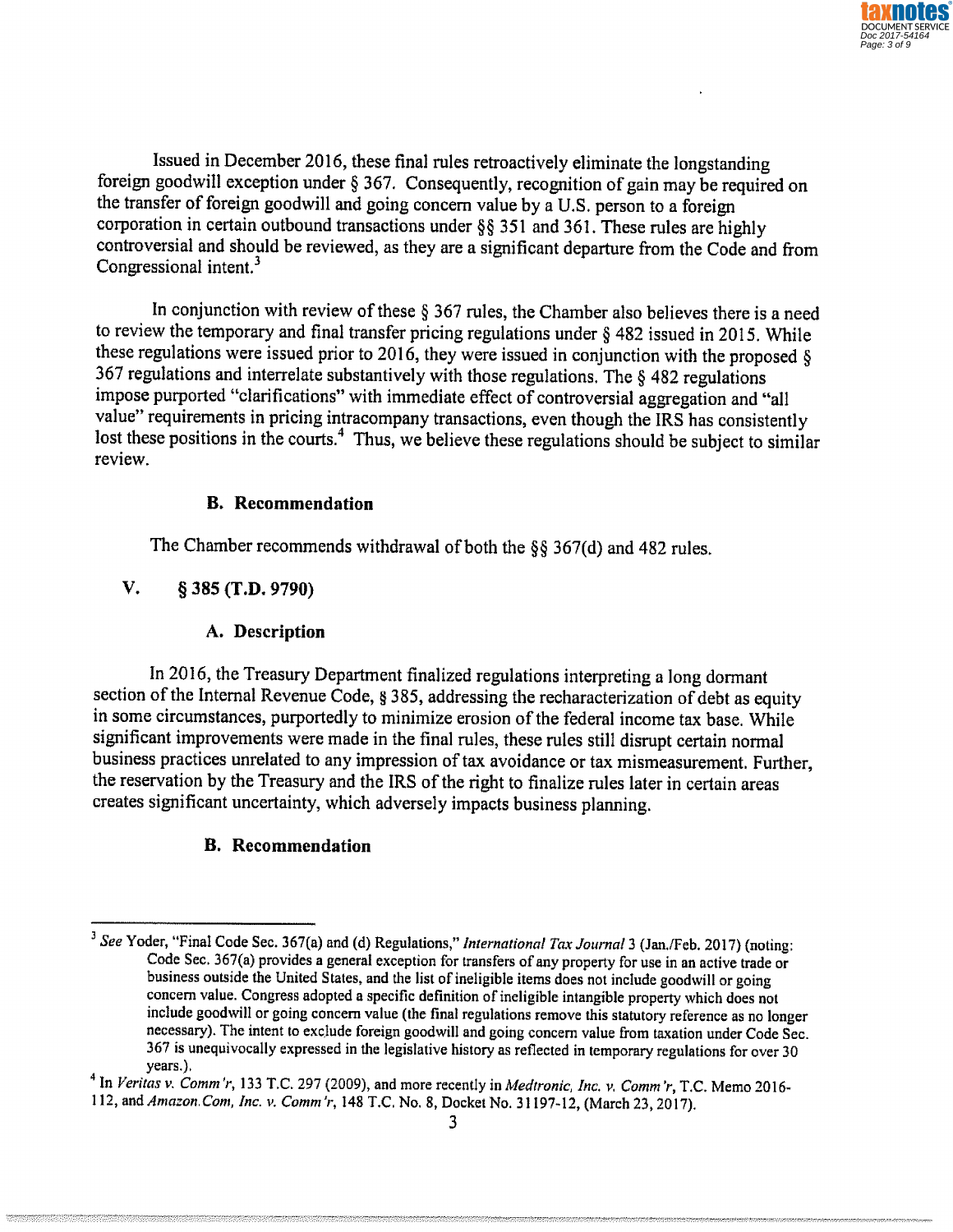The Chamber strongly recommends complete withdrawal of these rules. At a minimum, the Chamber urges Treasury and the IRS to address the following concerns:

• Documentation requirements for intercompany transactions:

The final rules require businesses to apply the same level of documentation and due diligence upon the granting and maintaining of intercompany indebtedness as would be required from a third party lender. This does not take into account the specific relationship between a company and its affiliates and places an undue financial and compliance burden on the taxpayer. Any documentation requirement should be proportional to the circumstances and the respective risks and rewards of the specific loan relationship and recognize that a lower level of debt risk monitoring is required when entities are part of the same corporate group. The documentation rule is extended to cover ordinary course transactions that would not generally be considered by businesses to be debt instruments, including:

- Cash pooling and similar arrangements;
- Trade payables; and
- Working capital debt financing.

The extension of documentation requirements to cover these ordinary course transactions results in excessive complexity and imposes an undue financial and administrative burden upon taxpayers and therefore the documentation rule should be amended to remove these ordinary course transactions from its scope. Additionally, the effective date of the documentation rules should be delayed immediately so taxpayers can stop wasting resources complying with misguided paperwork burdens.

• Uncertainty stemming from reserved regulations:

The Treasury and IRS reserved the right to finalize rules both relating to bifurcation as well as foreign issuers. The Chamber urges that the bifurcation rule be dropped entirely. Likewise, Treasury should confirm that the scope of § 385 will not be extended to debts issued by foreign entities, as this would result in excessive complexity and will impose an undue financial and administrative burden upon taxpayers.

# **VI. §§ 707 and 752 (T.D.s 9787 and 9788)**

## **A. Description**

In October 2016, Treasury and the IRS released guidance for partnerships, addressing disguised sales and allocation of liabilities and introducing new restrictions on leveraged partnership transactions. T.D. 9787 purports to curb disguised sales of property under § 707 and tighten provisions relating to a partnership's allocations of excess nonrecourse liabilities to partners for disguised-sale purposes under § 752. T.D. 9788 promulgated temporary and final regulations that treat all partnership liabilities as nonrecourse liabilities solely for disguised sale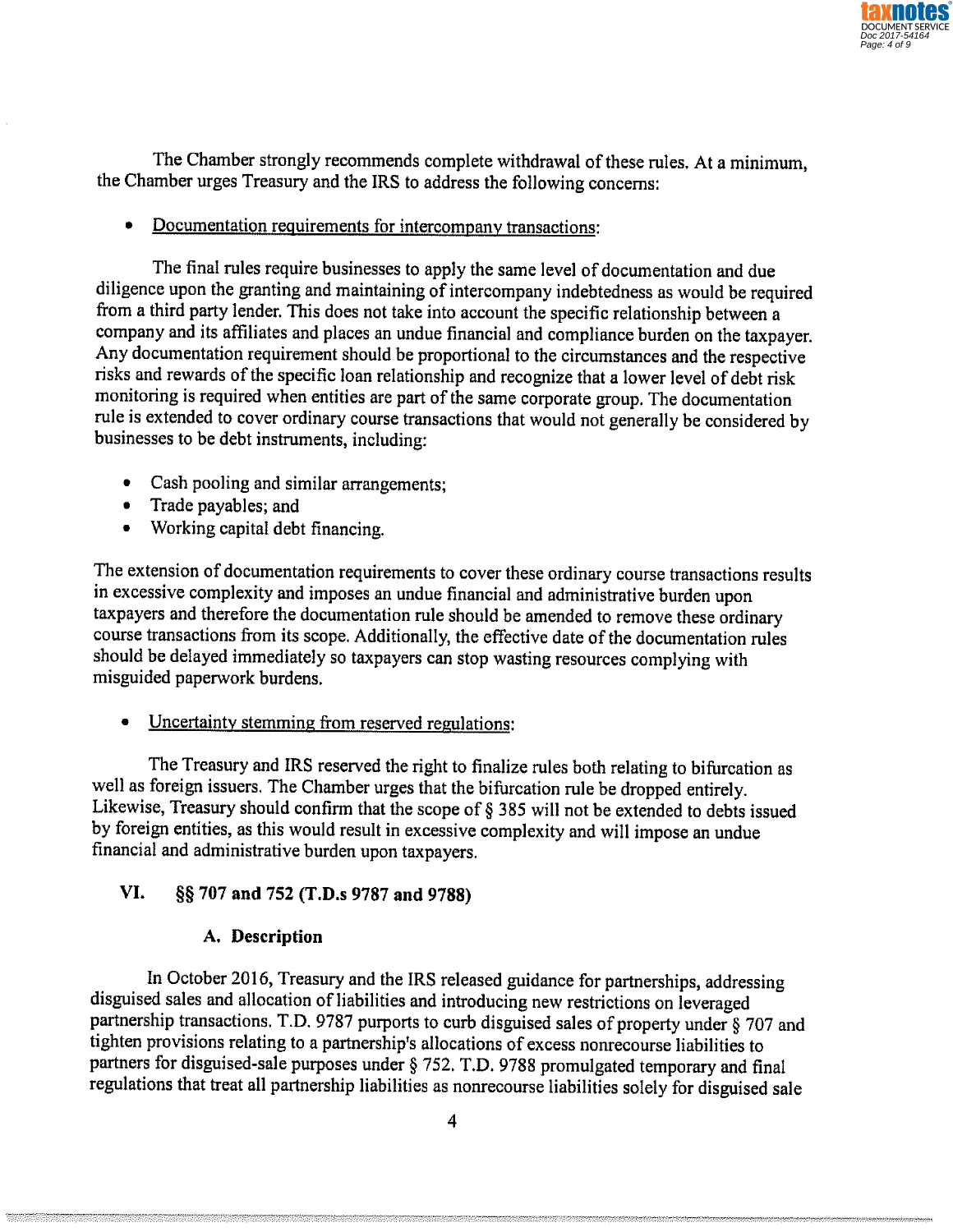purposes and are allocated based on the share of the partner's profits. These rules no longer allow a partner full basis on guaranteed debt for purposes of determining if there has been a taxable event when debt is transferred to the partnership. This is the case even when that guarantee meets the requirements of the new final rules concerning debt guarantees.

#### **B. Recommendation**

The Chamber recommends withdrawal of these rules. At a minimum, the effective date of such rules must be suspended.

#### **VII. § 871(m) (T.D. 9815)**

#### **A. Description**

Section 871(m) was enacted in 2010 in response to concerns over transactions where foreign investors avoided U.S. withholding taxes on dividends by using swap transactions referencing U.S. equities in lieu of direct ownership. The provision granted regulatory authority to the Treasury to develop rules to distinguish certain derivative transactions subject to withholding from those that do not have the potential for tax-avoidance. Those regulations are currently relatively narrow in scope and generally only apply to so-called "delta one" transactions; however, effective January 1, 2018, regulations promulgated and released on the last day of the prior Administration would impose withholding tax on a broader universe of transactions that have generally been viewed as non-abusive and do not appear to have been the subject of the 2010 legislation. These prospective dividend equivalent rules are costly for the financial industry and make common non-delta-one derivative transactions referencing U.S. issued stocks and securities much less attractive to international investors.

#### **B. Recommendation**

The Chamber believes the rules set to become effective January 1, 2018, go beyond what is necessary to address abuse, leave critical definitional and operational issues unresolved, and impose onerous compliance burdens for the financial services industry. As such, the Chamber recommends withdrawal of these rules back to the in-scope definition adopted by the September 2015 final regulations (i.e., crossing-in/crossing-out).

#### **VIII. § 901(m) (T.D. 9800)**

## **A. Description**

Section 901(m) limits the benefit of foreign tax credits in certain transactions resulting in basis differences between the U.S. and foreign tax. The temporary and proposed regulations issued in December 2016 provide detailed guidance around the calculation of the disallowed foreign tax credits under § 901(m). The proposed § 901(m) regulations add three new covered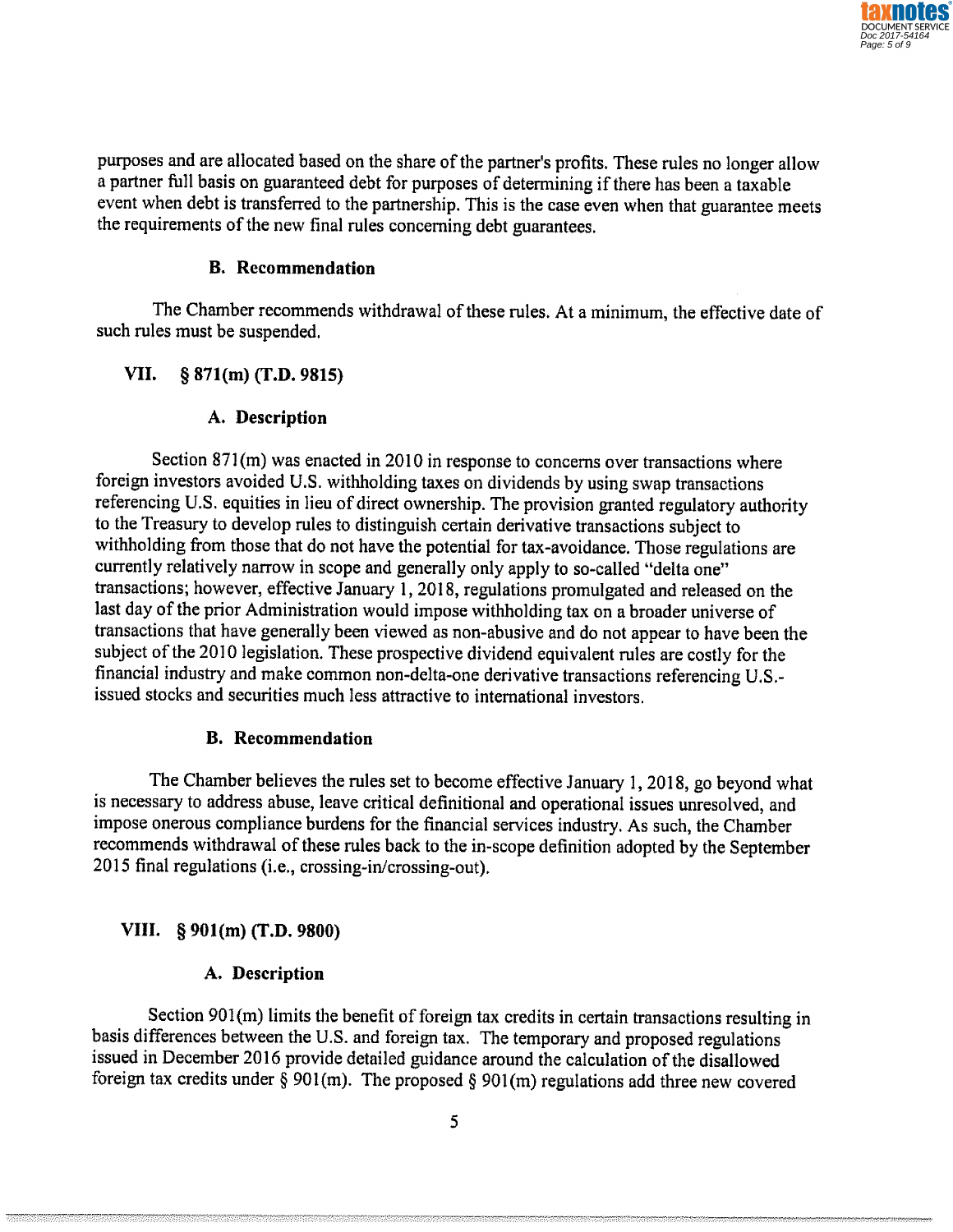asset acquisitions (CAAs) and a number of accounting rules, and, as drafted, expand the scope of § 901(m). While some of those rules are helpful, like the election to use foreign tax basis as initial basis, in many instances, the rules are harmful, e.g., forcing taxpayers to carry over tax basis when such basis has not yet disallowed foreign tax credits (which directly contradicts the unambiguous statutory formulas for disallowance). This approach has extended the reach of the regulations and, consequently, the regulations are very complex and impose significant burden on taxpayers.

#### **B. Recommendation**

The Chamber recommends revising the rules. The proposed regulations are too complex and should be made simpler and more taxpayer friendly by eliminating the three new CAAs and harmful accounting rules. Additionally, a related-party exception should be added to § 901(m) to eliminate a double-taxation burden that now happens when U.S. companies have their foreign tax credits eliminated in internal restructurings even though they have paid for a basis step up with taxable income—yet another instance of the current U.S. tax system handicapping domestic competitiveness. The related-party exception should stop foreign tax credit disallowances as of the date of the proposed regulations, December 7, 2016, including for transactions that have already occurred and for which U.S. companies are being double taxed,

# **IX. § 956 (T.D. 9792)**

## **A. Description**

Issued in November 2016, these final rules impose a complex series of requirements on foreign partnerships with U.S, related parties as partners that treat a loan by a CFC to a related foreign partnership as a U.S. asset in applying the subpart F rules even though the loan proceeds may not be repatriated into the United States, The Treasury and IRS made little change from the proposed rules, despite significant feedback and concerns expressed by taxpayers. Specifically, taxpayers expressed concern over the regulation's extremely broad approach as well as potential retroactive effective date,

## **B. Recommendation**

The Chamber recommends withdrawal of these rules.

# **X. § 987 (T.D. 9795)**

## **A. Description**

Issued in December 2016, these regulations address how to deal with the computation of foreign exchange gains and losses of remittances from branches and other flow-through entities that use a functional currency other than the currency of their owner(s). These rules are a significant departure from what taxpayers generally do to calculate gains and losses under § 987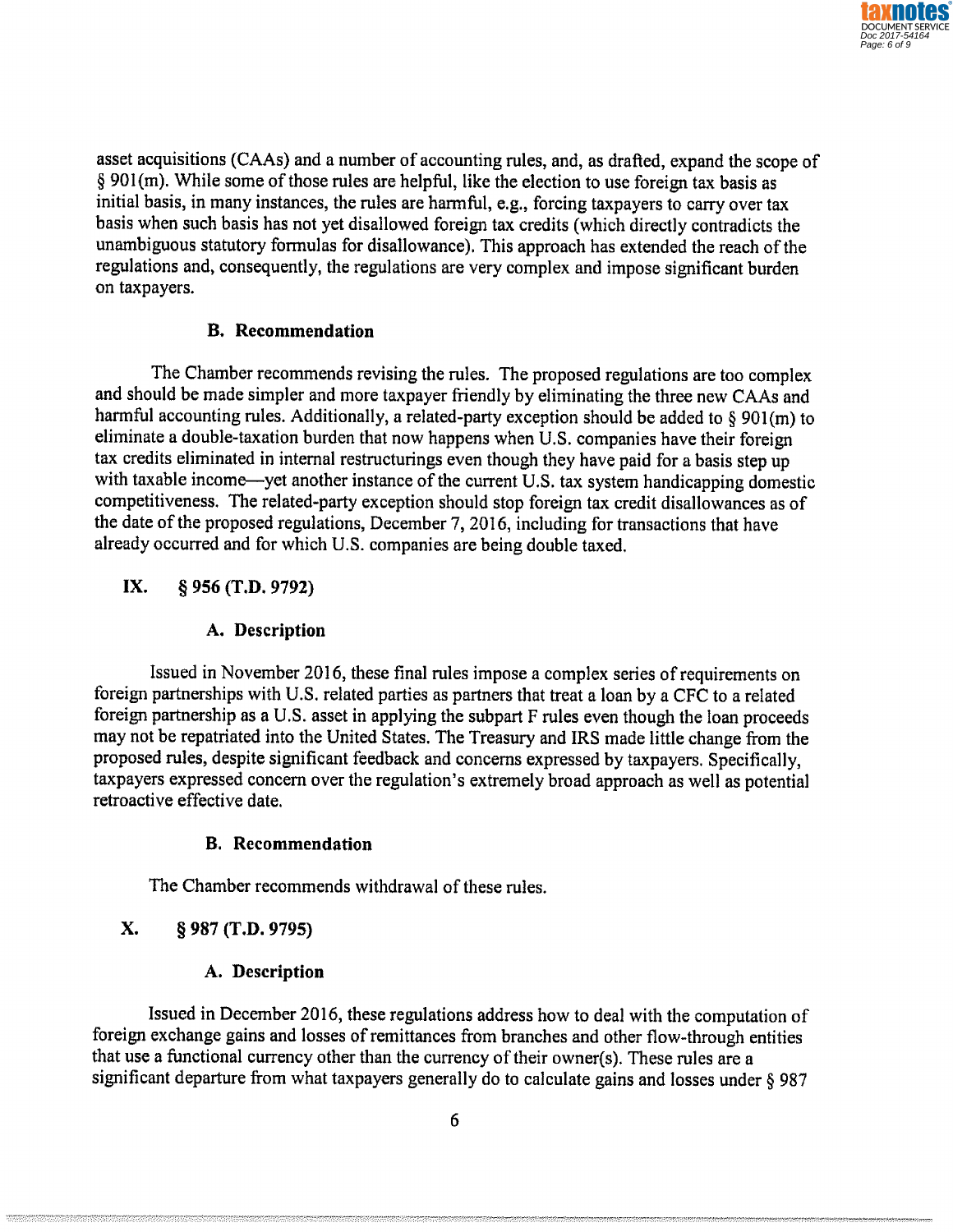and implement onerous compliance burdens. As commentators have noted, they are extraordinarily complex and can have a significant economic impact on the economy as a whole.<sup>5</sup> In addition, the transition rules included in the regulations can result in a disallowance of built-in economic foreign exchange losses for certain taxpayers.

## **B. Recommendation**

The Chamber recommends withdrawal of these rules.

# **XI. § 2704(b) (REG-163113-02)**

# **A. Description**

In August 2016, Treasury and the IRS issued proposed rules instituting one of the most sweeping changes to estate tax regulations in the last 25 years. These proposed rules in effect deny the recognition of minority valuation discounts in the context of closely-held, familyowned businesses. The Internal Revenue Code imposes gift and estate tax on the transfer of value; these regulations deny that the transfer of a minority interest is less valuable pro rata than a 100% ownership. These discounts are important because they promote the continuation of family businesses by lowering the transfer tax cost of transferring interests during life to the children, which makes the children more inclined to stay with the business, as compared to the parents holding on to assets during their lives and giving the closely-held business interests only at death. Due to the lack of earlier involvement with the business while the experienced parents were alive, the transfer after death often results in the business closing. The discounts promote the flow of wealth to younger generations, which is good for the economy and the continuation of family businesses. Unfortunately, these rules simply complicate how families can pass businesses on to the next generation.

# **B. Recommendation**

The Chamber recommends withdrawal of these rules.

# **XII. § 6035 (REG-127923-15)**

# **A. Description**

In 2016, the Treasury and IRS issued proposed rules relating to consistent basis reporting between estates and the person acquiring property from the decedent. The IRS proposed requiring basis reporting when a beneficiary makes a nontaxable transfer of property, where that property had been subject to basis information reporting. The result of such rules is onerous and

*<sup>5</sup> See* Jackel, "Trump's tax regulation order: what (besides earnings stripping) could be on the chopping block?," *MNE News* (Apr. 24, 2017, *available at* [http://mnetax.com/trumps-tax-regulation-order-besides-eamings-stripping](http://mnetax.com/trumps-tax-regulation-order-besides-eamings-stripping-chopping-block-20722)[chopping-block-20722,](http://mnetax.com/trumps-tax-regulation-order-besides-eamings-stripping-chopping-block-20722)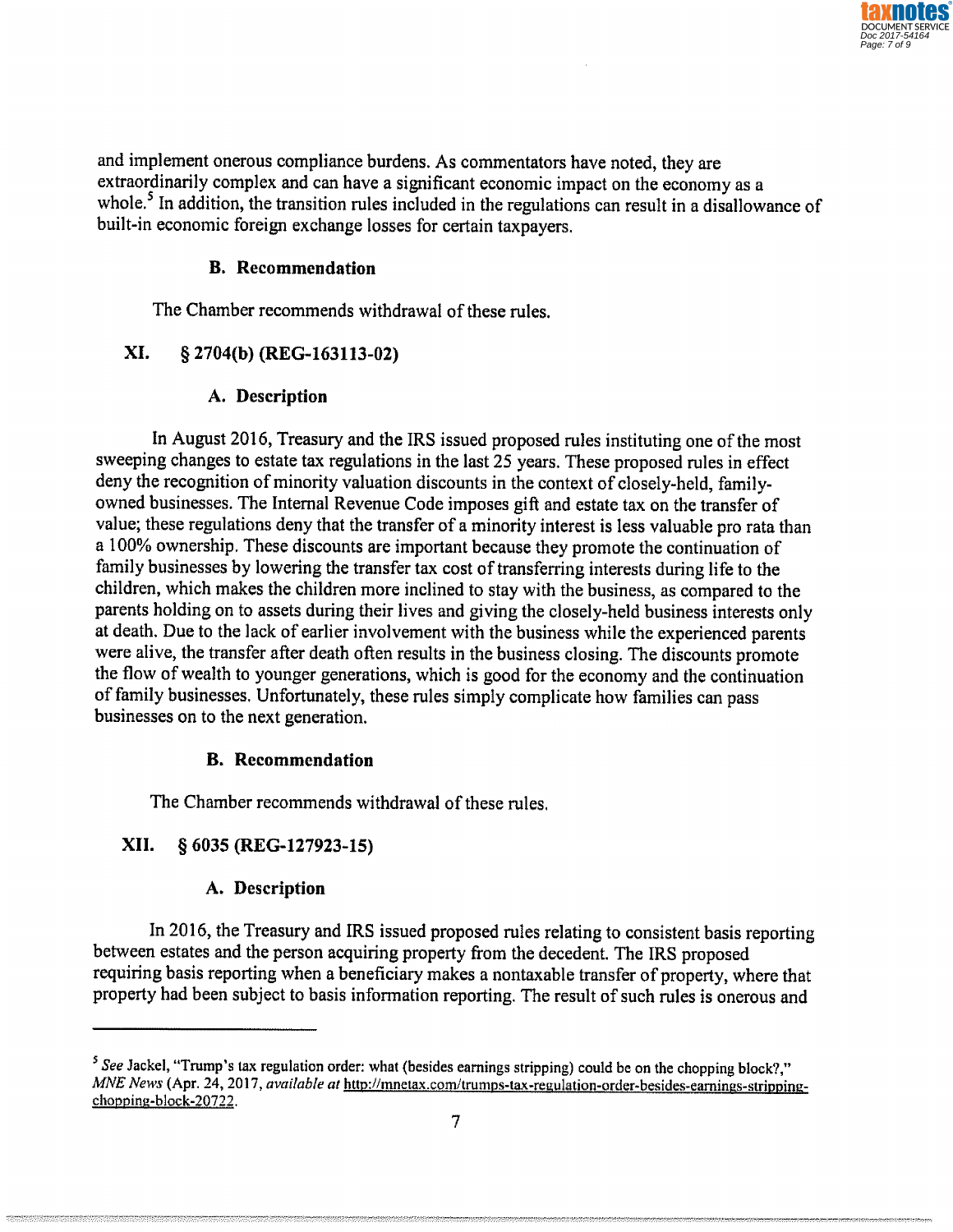impracticable compliance burdens on taxpayers. For instance, under the proposed subsequent transfer rule, such transfer may not transpire for decades after the original transaction, and, as such, these rules present impracticable and onerous recordkeeping requirements. Likewise, the 30-day deadline is inconsistent with when transfers are generally reported and, as a result, is likely to trigger unfair late filing penalties.

#### **B. Recommendation**

The Chamber recommends withdrawal of these rules.

#### **XIII. § 7602 (T.D. 9778)**

#### **A. Description**

In July 2016, Treasury and the IRS finalized regulations providing the IRS with authority to retain outside counsel to participate and take testimony in an audit which is an inherently governmental function. The final regulations provide that persons described in  $\S$  6103(n) and Regs. § 301.6103(n)-1(a) with whom the IRS or Chief Counsel contracts for services, such as outside economists, engineers, consultants, or attorneys, may receive books, papers, records, or other data summoned by the IRS and, in the presence and under the guidance of an IRS officer or employee, participate fully in the interview of a person who the IRS has summoned as a witness to provide testimony under oath. The final regulations remove temporary regulations (T.D. 9669) regarding participation in an interview of a summoned person described in § 6103(n), printed in the Federal Register on June 18, 2014.

It is common for the IRS to retain outside experts such as economists, engineers, and appraisers, to assist the IRS in ascertaining the correctness of a tax return. However, taxpayers are concerned these regulations improperly delegate the authority to perform audit examination functions outside of the IRS by allowing the retention of external private sector lawyers for the purpose of participating fully in an examination. We agree with concerns raised by Senate Finance Committee Chairman Hatch in his May 13, 2014 letter to IRS Commissioner Koskinen that "[t]he IRS's hiring of a private contractor to conduct an examination of a taxpayer raises concerns because the action: 1) appears to violate federal law and the express will of the Congress; 2) removes taxpayer protections by allowing the performance of inherently governmental functions by private contractors; and 3) calls into question the IRS's use of its limited resources,"

#### **B. Recommendation**

The Chamber recommends withdrawal of these rules.

#### **XIV. Conclusion**